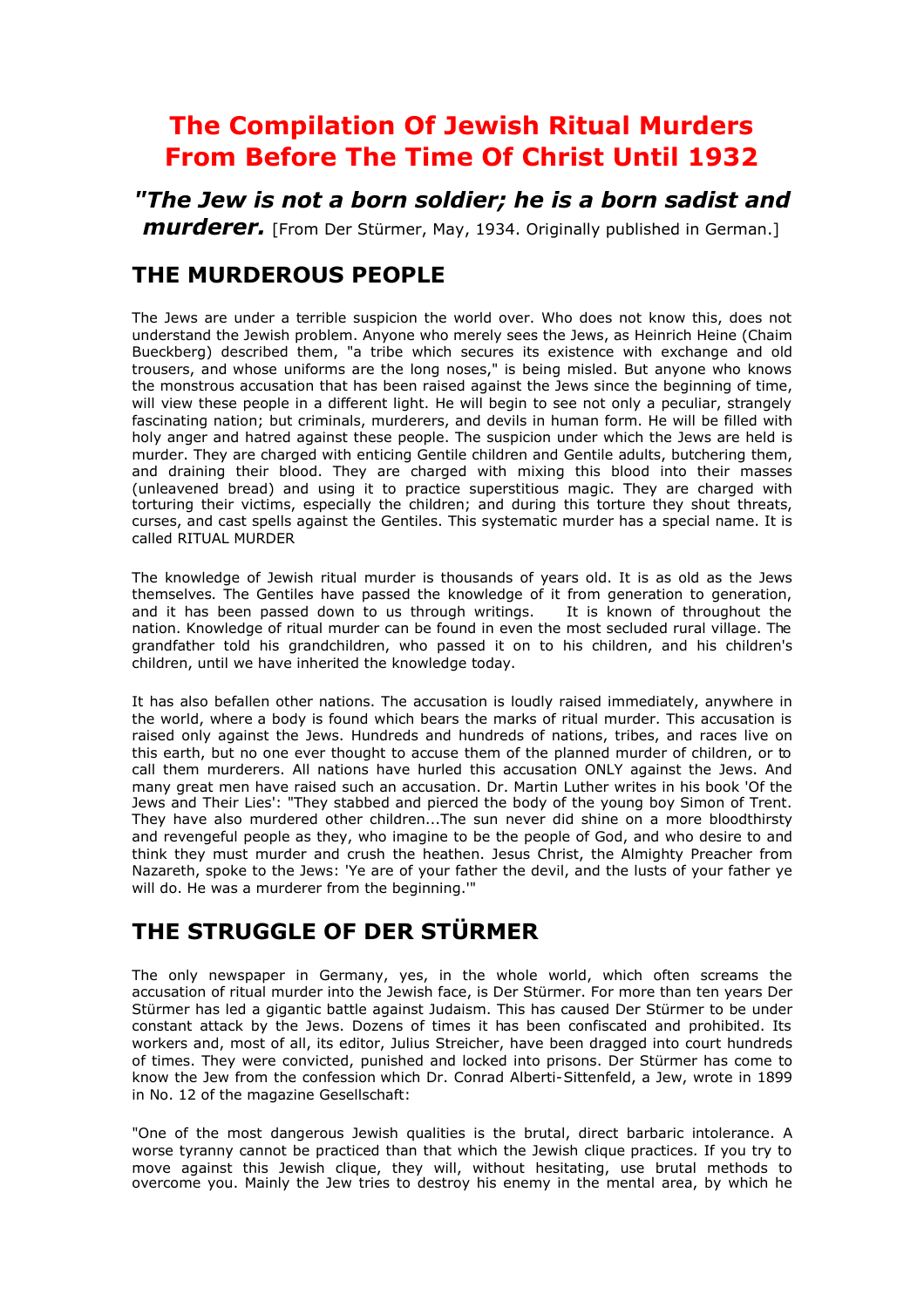takes his material gain away, and undermines his civil existence. The vilest of all forms of retaliation, the boycott, is characteristically Jewish."

Der Stürmer has not been stopped. Just in Nuremberg alone there have been fought dozens of Talmudic and ritual murder cases in the courts. Because of the Jewish protests the attention of the whole world was focused on these cases. Thereafter heavy convictions followed. At first no judge had the guts to expose the Jewish problem. Finally, in 1931 (a court case lasting from Oct. 30th to Nov. 4th) Der Stürmer won its first victory. The jury found the following:

1. Der Stürmer is not fighting against the Jewish religion; but against the Jewish race.

2. The Talmud and Schulchan Aruch are not religious books. They have no right to be protected under the religious statutes.

3. The laws of the Talmud, which are quoted and published in Der Stürmer are exact quotations from the Talmud.

4. The laws of the Talmud are in harsh contradiction to German morals.

5. The Jews of today are being taught from the Talmud.

With this verdict Der Stürmer brought about the first big breech in the Jewish-Roman Administration of justice, which was given the job before the National Socialist Revolution to protect Judaism and its government. The Jews, of course, became greatly agitated about it all. But for Der Stürmer this success was an omen of the victory yet to come. Of course, Der Stürmer does not stop half way. It knows what must be done. It is our duty to frustrate the gigantic murder plot of Judaism against humanity! It is our duty to brand this nation before the whole world, to uncover its crimes and to render it harmless! It is our duty to free the world from this national pest and parasitic race!

Der Stürmer will fulfill its mission. It will light up the darkness with the truth that shall rule the world. And it will always direct itself according to the following proverb: "He who knows the truth and does not speak it truly is a miserable creature."

### **LAWS OF THE TALMUD**

If you want to learn and understand why the Jews can commit such insane crimes as ritual murder, you must know the secret Jewish teachings. You must know the teachings of the Torah, the Talmud and the Schulchan Aruch. These laws and teachings are proof that the Jews feel themselves superior to all nations, that it has declared war on all other races, and that it is the sworn enemy of the whole of non-Jewish humanity. Even Tacitus, the Roman historian who lived shortly after Christ (55-120 A.D.) writes:

"The Jews are a race that hate the gods and mankind. Their laws are in opposition to those of all mortals. They despise what is to us holy. Their laws condone them in committing acts which horrify us." (Historian V.3-8)

The Jew knows that when the non-Jewish world knows his laws and sees through his plans that he is lost. Therefore, by threat of death he forbids their translation and publication. A well-known Jewish scholar (Dibre David) writes:

"If the Gentiles knew what we are teaching against them, they would kill us."

The Jewish secret laws are based on the fundamental principle that states:

Only the Jew is human. In contrast, all non-Jews are animals. They are beasts in human form. Anything is permitted against them. The Jew may lie to, cheat and steal from them. He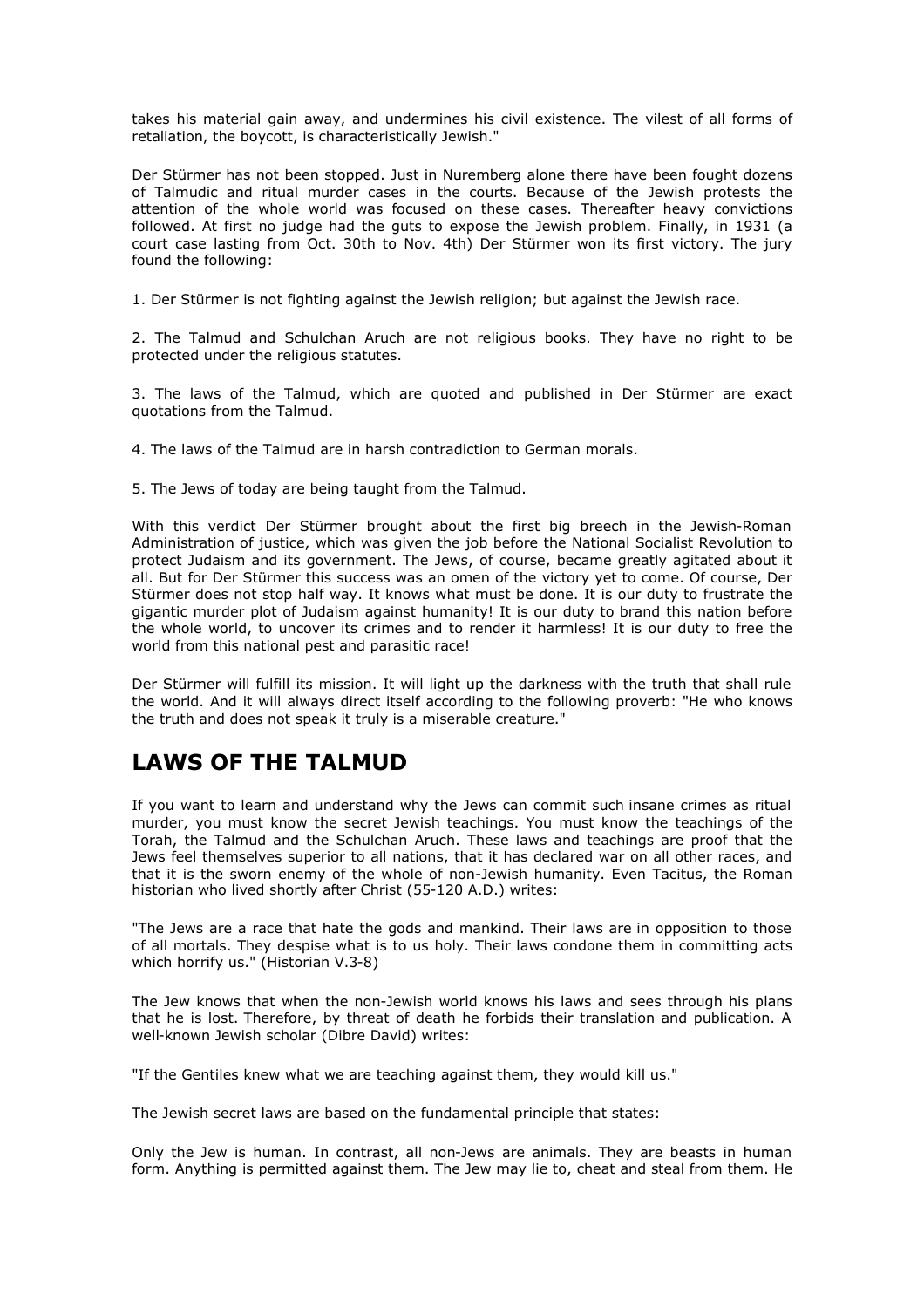may even rape and murder them. There are hundreds of passages in the Talmud in which the non-Jews are described as animals. Some of them are:

1. "The Jews are called human beings, but the non-Jews are not humans. They are beasts." (Talmud: Baba mezia 114b)

2. "The Akum (non-Jew) is like a dog. Yes, the scripture teaches to honor the dog more than the non-Jew." (Ereget Raschi Erod. 22 30)

3. "Even though God created the non-Jew they are still animals in human form. It is not becoming for a Jew to be served by an animal. Therefore he will be served by animals in human form." (Midrasch Talpioth p. 255, Warsaw 1855)

4. "A pregnant non-Jew is no better than a pregnant animal." (Coschen hamischpat)

5. "The souls of non-Jews come from impure spirits and are called pigs." (Jalkut Rubeni gadol 12 b)

6. "Although the non-Jew has the same body structure as the Jew, they compare with the Jew like a monkey to a human." (Schene luchoth haberith, p. 250 b)

So that the Jew will never forget that he is dealing with animals, he is reminded by eating, by death, and even by sexual intercourse constantly. The Talmud teaches:

"If you eat with a Gentile, it is the same as eating with a dog." (Tosapoth, Jebamoth 94b)

"If a Jew has a non-Jewish servant or maid who dies, one should not express sympathy to the Jew. You should tell to the Jew: 'God will replace "your loss," just as if one of his oxen or asses had died." (Jore dea 377)

"Sexual intercourse between Gentiles is like intercourse between animals."(Talmud Sanhedrin 74b)

It is written in the Talmud about the murder of the Gentiles:

1. "It is permitted to take the body and the life of a Gentile." (Sepher ikkarim IIIc 25)

2. "It is the law to kill anyone who denies the Torah. The Christians belong to the denying ones of the Torah." (Coschen hamischpat 425 Hagah 425. 5)

3. "Every Jew, who spills the blood of the godless (non-Jews) is doing the same as making a sacrifice to God." (Talmud: Bammidber raba c 21 & Jalkut 772)

These laws of the Talmud and the Torah were given to the Jews over 3000 years ago. They are just as valid today as they were back then. This is how the Jews are taught from childhood. The result of this stands before us. It is Jewish ritual murder.

### **THE JEWS' BLOODY HISTORY**

The Jew is not only the murderer of the Gentile in theory. His history proves that he practices what he preaches. The history of the Jewish people is an unbroken chain of massmurders and bloodbaths. It started before Christ and has continued with Trotsky and Zinoviev.

1. In Egypt the Jews rejoiced that their death angel had slaughtered all the first-born of man and beast.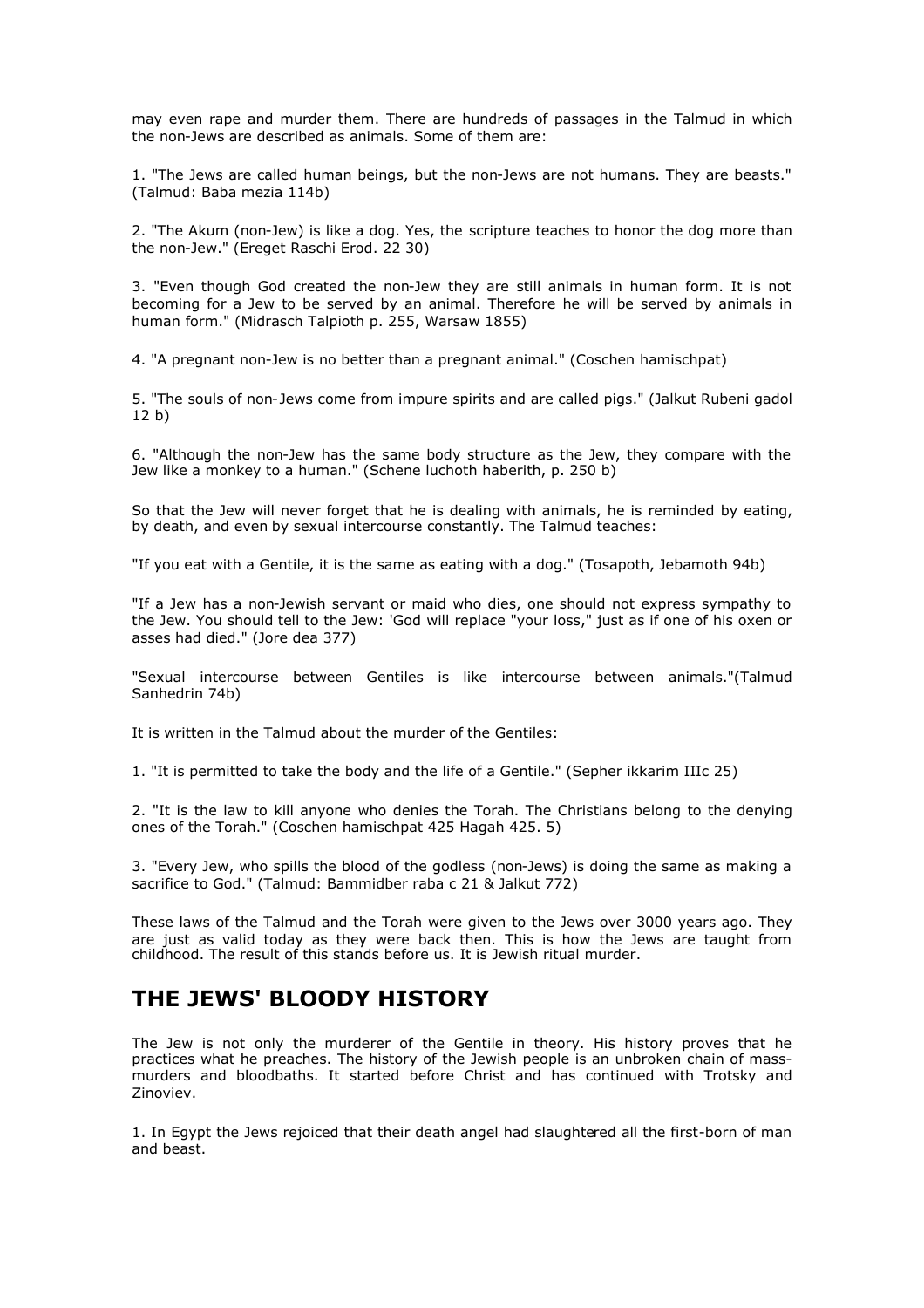2. The extremes to which the Jews will go was shown in Persia where the Jew Mordecai and the Jewess Esther had 75,800 anti-Semitic Persians murdered. They hanged the Persian King Xerxes' anti-semitic minister Haman along with his ten sons. They celebrated this bloody victory and to this day still celebrate it during the Feast of Purim. (Esther 9, 6ff)

3. After Christ, in the years 115-117, on the island of Cyrene, the Jews revolted under their leader Bar-Kochba. They murdered 220,000 (!!) non-Jews, sawed and chopped them, drank their blood, and ate their raw flesh. (Cassisus Dio: Roemische Jeschische XVIII, 32)

4. The Jews revolted in Russia in 1917 and established Bolshevism under the leadership of Trotsky, Zinoviev and other Jews, a total of 35 million (!!) people were shot, tortured and starved.

5. In Hungary, under the leadership of Bela Kuhn, a horrible massacre was prepared in which tens of thousands of non-Jews were murdered.

6. In Jewish-Bolshevik Soviet Russia mass-murders are being carried out even today. The executioners are mostly Jewish men and women. In inventing new methods of torture the Jews are masters. To let Gentiles die under torture gives them the greatest pleasure. English reporters write that the Chinese executioners frequently could not carry out their tortures and executions; they shuddered and could not continue. Undoubtedly the Jews and Jewesses have taken their place.

The history of the Jews is written with blood, the blood of non-Jews. It proves that the Jew is extremely cruel and at the same time is a big coward. The Jew is not a born soldier; he is a born sadist and murderer.

### **THE LAW OF HUMAN SACRIFICE**

For a long time Der Stürmer has endeavoured to find the actual law of ritual murder, the law of human sacrifice. It finally succeeded in doing so. In a trial in which Julius Streicher and Karl Holz were being tried (because of:

"offending the Jewish Religious Society") it was proposed that they call as a witness Dr. Erich Bischoff. Dr. Bischoff appeared. He is the leading German expert on the laws of the Talmud. He has dedicated his entire life to the study of the Jewish law books. Dr. Bischoff brought with him a translation of a secret Jewish law, which clarified with one stroke the question of ritual murder. It comes from the book of Zohar. this book is considered to be holy by the Jews. The eastern Jews especially conform to its laws. In the book of Zohar (a companion of the Talmud) it is written:

"FURTHER THERE IS A LAW CONCERNING THE SLAUGHTER OF FOREIGNERS, WHO ARE THE SAME AS BEASTS. THIS SLAUGHTER IS TO BE CARRIED OUT IN A LAWFULLY VALID MANNER. THE ONES WHO DO NOT FOLLOW THE JEWISH RELIGIOUS LAW HAVE TO BE OFFERED TO GOD AS A SACRIFICE. IT IS TO THEM THAT PSALM 44:22 REFERS: 'YEA, FOR THY SAKE ARE WE KILLED ALL THE DAY LONG; WE ARE COUNTED AS SHEEP FOR THE SLAUGHTER.'" (Thikune Zohar, edition Berdiwetsch 88b)

Dr Erich Bischoff declared himself ready to offer an opinion on this expressed law of ritual murder. However he was rejected. The court, "for fear of bias," did not admit him.

The Catholic priest Dr. Gottsberger took his place. The defendants handed him the abovementioned law in Hebrew and German. Dr. Gottsberger was embarrassed and confused. After a long consideration he stated that he would not be able to deliver an opinion on the law of human sacrifice. Due to this Julius Streicher and Karl Holz were sentenced to several months imprisonment. Later on, however, Dr. Bischoff (in the trial of 30th Oct. - 4th Nov. 1931) established the correct translation of this law.

This translation and publication of the law of human sacrifice is the greatest blow ever struck the Jews in this controversy. THIS LAW COMMANDS THE JEWS TO BUTCHER NON-JEWS.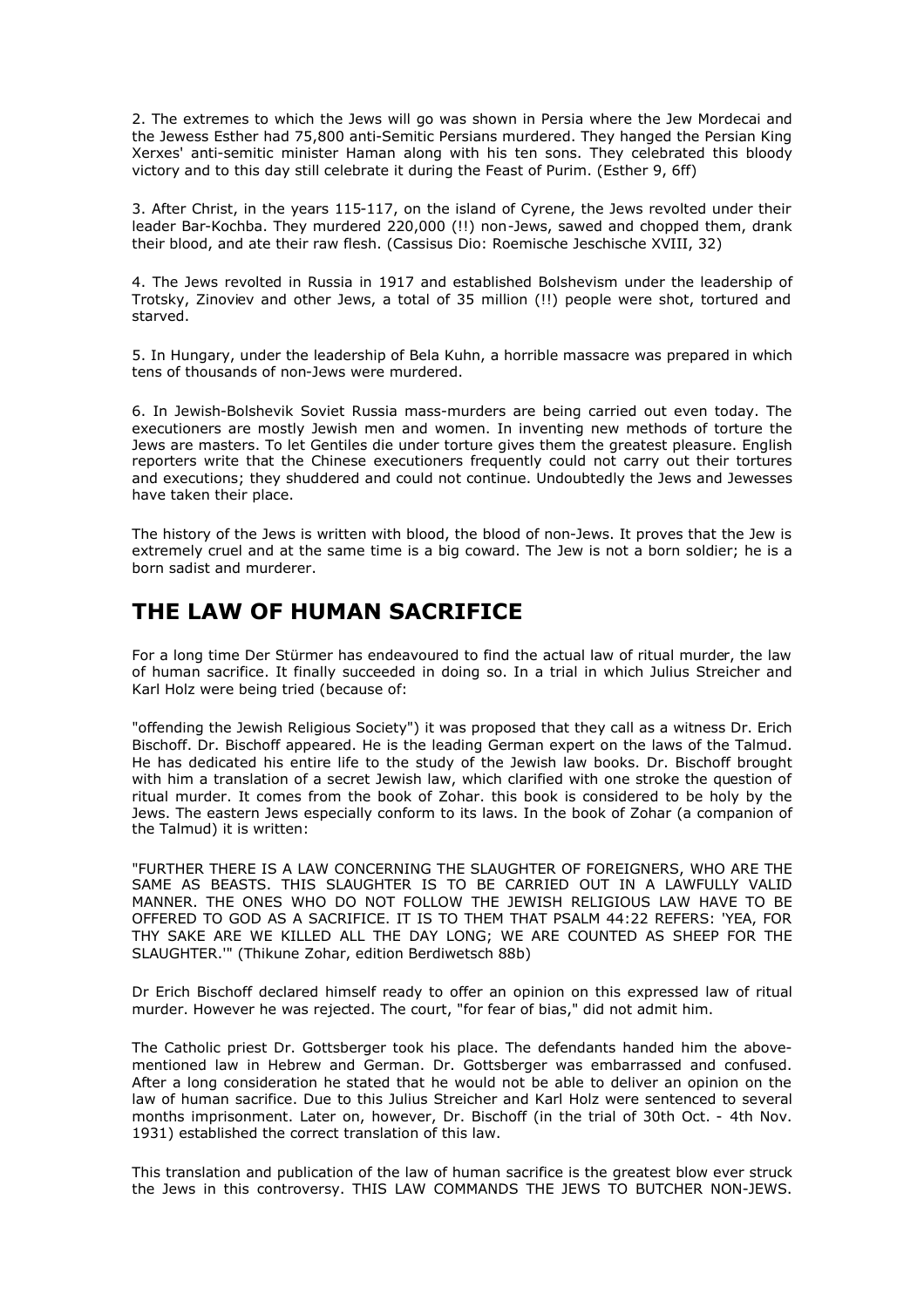THIS IS TO BE DONE IN A "LAWFULLY VALID WAY" THIS MEANS THAT THE GENTILES ARE TO BE SACRIFICED IN THE SAME WAY AS ANIMALS. THEY ARE TO BE SACRIFICED TO THE JEWISH DEVIL-GOD. THEREFORE, WE ARE DEALING WITH A LAW THAT DOES NOT ONLY PERMIT THE PRACTICE OF RITUAL MURDER, BUT COMMANDS IT!

### **2000 YEARS OF TERROR**

#### **THE COMPILATION OF JEWISH RITUAL MURDERS FROM BEFORE THE TIME OF CHRIST UNTIL 1932**

The earliest of historians, Herodotus, informs us about the Hebrew cult of human sacrifice. He writes: "The Hebrews sacrificed humans to their God Moloch." (Herodotus, Vol. II, p. 45) Christ said to the Jews: "Your father was a murderer from the beginning." (John 8:44) By this he meant Moloch-Yahweh, the supreme Jewish Devil-God. Also, the prophets Isaiah (57:5), Jeremiah (7:30- 31), Ezekiel (26:26-30), and Micah (6:7) reproached the Jews for their abominable offerings. Isaiah said:

"You enflame yourselves with idols under every green tree, slaying the children in the valleys under the cliffs of the rocks!"

The ritual murders that have been passed down through writings since before the time of Christ until today are:

169 B.C. -- "King Antiochus Epiphanes of Syria, during the plundering of the Temple of Jerusalem, found a Greek lying on a bed in a secret chamber. He begged the King to rescue him. When he began to beg, the attendants told him that a secret law commanded the Jews to sacrifice human beings at a certain time annually. They therefore searched for a stranger which they could get in their power. They fattened him, led him into the woods, sacrificed him, ate some of his flesh, drank some of his blood, and threw the remains of his body into a ditch." (Josephus, Jewish historian, Contra Apionem)

418 A.D. -- Baronius reports the crucifixion of a boy by the Jews at Imm, between Aleppo and Antioch.

419 A.D. -- In the Syrian district of Imnestar, between Chalcis and Antioch, the Jews tied a Christian boy to a cross on a holiday and flogged him to death. (Socrat)

425 A.D. -- Baronius reports the crucifixion of a boy.

614 A.D. -- After the conquest of Jerusalem, the Jews purchased, for a small amount of money, 90,000 prisoners from the Persian King Chosros II and murdered them all in the most disgusting ways. (Cluverius, Epitome his. p. 386)

1071 A.D. -- Several Jews from Blois crucified a child during the Easter celebration, put his body into a sack and threw it into the Loire. Count Theobald had the guilty ones burned alive. (Robert of Mons, Mon. Germ. hist. Script VI 520)

1144 A.D. -- In Norwich, during Passover, 12-year-old St. William was tied by the local Jews, hanged from a cross, and his blood drained from a wound in his side. The Jews hid the corpse in the nearby woods. They were surprised by a local citizen, Eilverdus, who was bribed with money to keep quiet. Despite this the crime still became notorious. (Acta sancta, III March, Vol., p. 590)

1160 A.D. -- The Jews of Gloucester crucified a child (Mons Germ. hist. Script 520)

1179 A.D. -- In Pontoise, on March 25th before Passover, the Jews butchered and drained St. Richard's body of blood. Due to this, the Jews were expelled from France. (Rob. of Turn., Rig.u.Guillel. Amor.)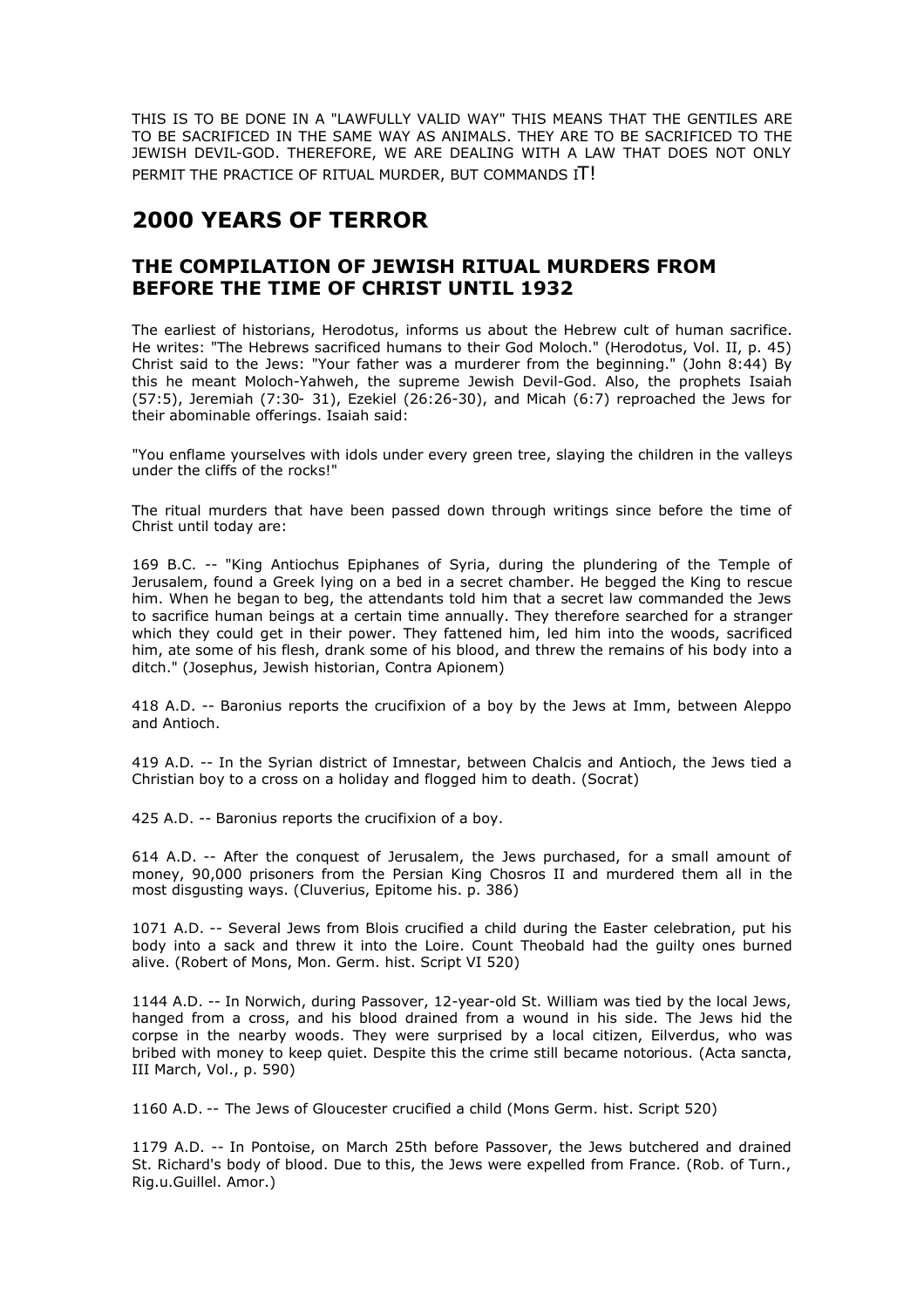1181 A.D. -- In London, around Easter, near the church of St. Edmund, the Jews murdered a child by the name of Roertus. (Acta sanct, III March Vol., 591)

1181 A.D. -- In Saragossa, the Jews murdered a child named Dominico. (Blanca Hispania illustrata, tom. III, p. 657)

1191 A.D. -- The Jews of Braisme crucified a Christian who had accused them of robbery and murder, after they had previously dragged him through the town. Due to this King Philip Augustus, who had personally come to Braisme, burned eighty of them. (rigordus, Hist. Gall.)

1220 A.D. -- In Weissenburg, in Alsace, on the 29th of June, the Jews murdered a boy, St. Heinrich. (Murer, Helvetia sancta.)

1225 A.D. -- In Munich a woman, enticed by Jewish gold, stole a small child from her neighbor. The Jews drained the blood from the child. Caught in her second attempt, the criminal was handed over to the courts. (Meichelbeck, Hist. Bavariae II. 94)

1235 A.D. -- the Jews committed the same crime on December 1st in Erfut. (Henri Desportes, Le mystere du sang, 66)

1236 A.D. -- In Hagenau in Alsace, three Christian boys from the region of Fulda were attacked by the Jews in a mill during the night and killed in order to obtain their blood. (Trithemius; Chronicle of Albert of Strassburg)

1239 A.D. -- A general uprising in London because of a murder committed secretly by the Jews. (Matthew v. Paris, Grande Chron.)

1240 A.D. -- In Norwich the Jews circumcised a Christian child and kept him hidden in the ghetto in order to crucify him later. After a long search, the father found his child and reported it to the Bishop Wilhelm of Rete. (Matthew v. Paris, op. cit. V. 39)

1244 A.D. -- In St. Benedict's churchyard in London, the corpse of a boy was found which bore cuts and scratches and, in several places, Hebrew characters. He had been tortured and killed; and his blood had been drained. Baptized Jews, forced to interpret the Hebrew signs, found the name of the child's parents and read that the child had been sold to the Jews when it was very young. Distinguished Jews left the city in secret. The Catholic Church venerated the Martyr under the name of St. Paul.

1250 A.D. -- The Jews of Saragossa adopted the horrible dogma that everyone who deliverd a Christian child for sacrifice would be freed from all taxes and debts. In June, 1250, Moses Albay-Huzet (Also called Albajucetto) delivered the 7-year-old Dominico del Val to the Jews for crucifixion. (Johan. a Lent, Schedias, hist. de pseudomes, judæorum, p. 33)

1255 A.D. -- At Lincoln, in England, on Peter and Paul's Day, 8-year-old St. Hugh was stolen by the local Jews, hidden, and later crucified. The Jews beat him with rods for so long that he almost lost all his blood. (Acta santa 6 July 494)

1257 A.D. --So that they could commit their annual sacrifice, the Jews of London butchered a Christian child. (Cluvirius, epitome historiarum, p. 541. col I)

1260 A.D. -- The Jews of Weissenburg killed a child (Annal. Colmariens)1261 A.D. --In Pforzheim a 7-year-old girl who had been delivered to the Jews, was laid on a linen cloth and stabbed on her limbs in order to soak the cloth with blood. Afterwards the corpse was thrown into the river. (Thomas, Cantipratanus, de ratione Vitæ.)

1279 A.D. --The most respectable Jews of London crucified a Christian child on April 2nd. (Florent de Worcester, Chron. 222)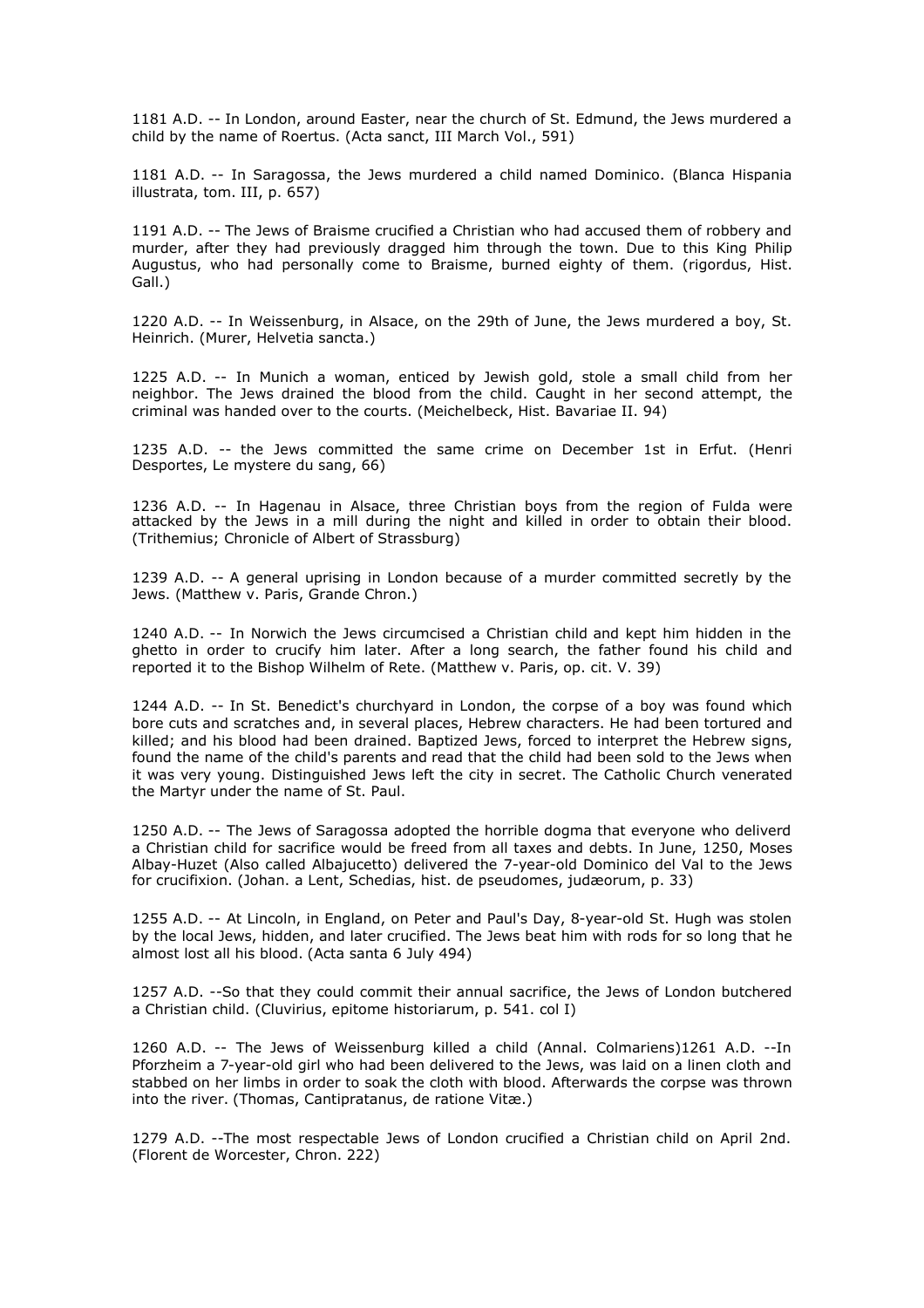1279 A.D. -- The crucifixion of a Christian child at Northampton after unheard-of tortures. (Henri Desportes Le mystere du sang, 67)

1282 A.D. -- In Munich the Jews purchased a small boy and stabbed him all over his body. (Rader., Bavar. sancta I. Bd. p. 315)

1283 A.D. -- A child was sold by his nurse to the Jews of Mainz , who killed it. (Baroerus ad annum No. 61. Annalen von Colmar)

1286 A.D. -- In Munich the Jews martyred two boys. The wooden synagogue was encircled with fire and 180 Jews burnt to death. (Murer, Helvetia sancta.)

1286 A.D. -- In April, at Oberwesel on the Rhine, 14-year-old St. Werner was slowly tortured to death by the Jews over a period of 3 days. (Act. sct. II. Bd. b. Apr. p. 697 bis 740.)

1287 A.D. -- The Jews in Bern kidnapped St. Rudolf at the Passover, horribly tortured the child and finally slit his throat. (Hein, Murer, Helvetia sancta.)

1292 A.D. -- In Colmar, the Jews killed a boy. (Ann. Colm., II, 30)

1293 A.D. -- In Krems, the Jews sacrificed a child. Two of the murderers were punished; the others saved themselves through the power of gold. (Monum. XI, 658)

1294 A.D. --In Bern, the Jews murdered a child again. (Ann Colm., II, 32; Henri Desportes, Le mystere du sang, p. 70)

1302 A.D. -- In Reneken the same crime. (Ann. Colm. II, 32)

1303 A.D. -- At Weissensee in Thuringen the young student Conrad, the son of a soldier, was killed at Easter. His muscles were cut to pieces and his veins were opened in order to drain all his blood.

1305 A.D. -- In Prague, around Easter, a Christian, who was forced by poverty to work for the Jews, was nailed to a cross; while naked, he was beaten with rods and spat on in the face. (Tentzel)

1320 A.D. -- In Puy, a choirboy of the local church was sacrificed.

1321 A.D. --In Annecy a young priest was killed. The Jews were expelled from the town by a decree of King Phillip V. (Denis de Saint-Mart.)

1331 A.D. -- At Uberlingen in present-day Baden the Jews threw the son of a citizen named Frey into a well. The incisions found later on the body proved that previous to this his blood had been drained. (Joh. Vitoduran, Chronik.)

1338 A.D. - The Jews butchered a noble from Franconia in Munich. His brother prepared a veritable bloodbath for the Jews. (Henri Desport)

1345 A.D. -- In Munich, the Jews opened the veins of a little boy Heinrich, and stabbed him more than 60 times. The church canonized Heinrich. (Rad. Bav. sct. II p. 333)

1347 A.D. -- In Messina a child was crucified on Good Friday. (Henri Desport)

1349 A.D. --The Jews wanted to attack and kill Christians assembled in their church at Rothenburg. A Jew's maidservant exposed the Jewish murder plot, and the Christians stormed out of their church and killed all the Jews. (Ziegler, Schauplatz p. 396 col. 1,2. Eisenmenger, entdecktes Judentum II, p. 219)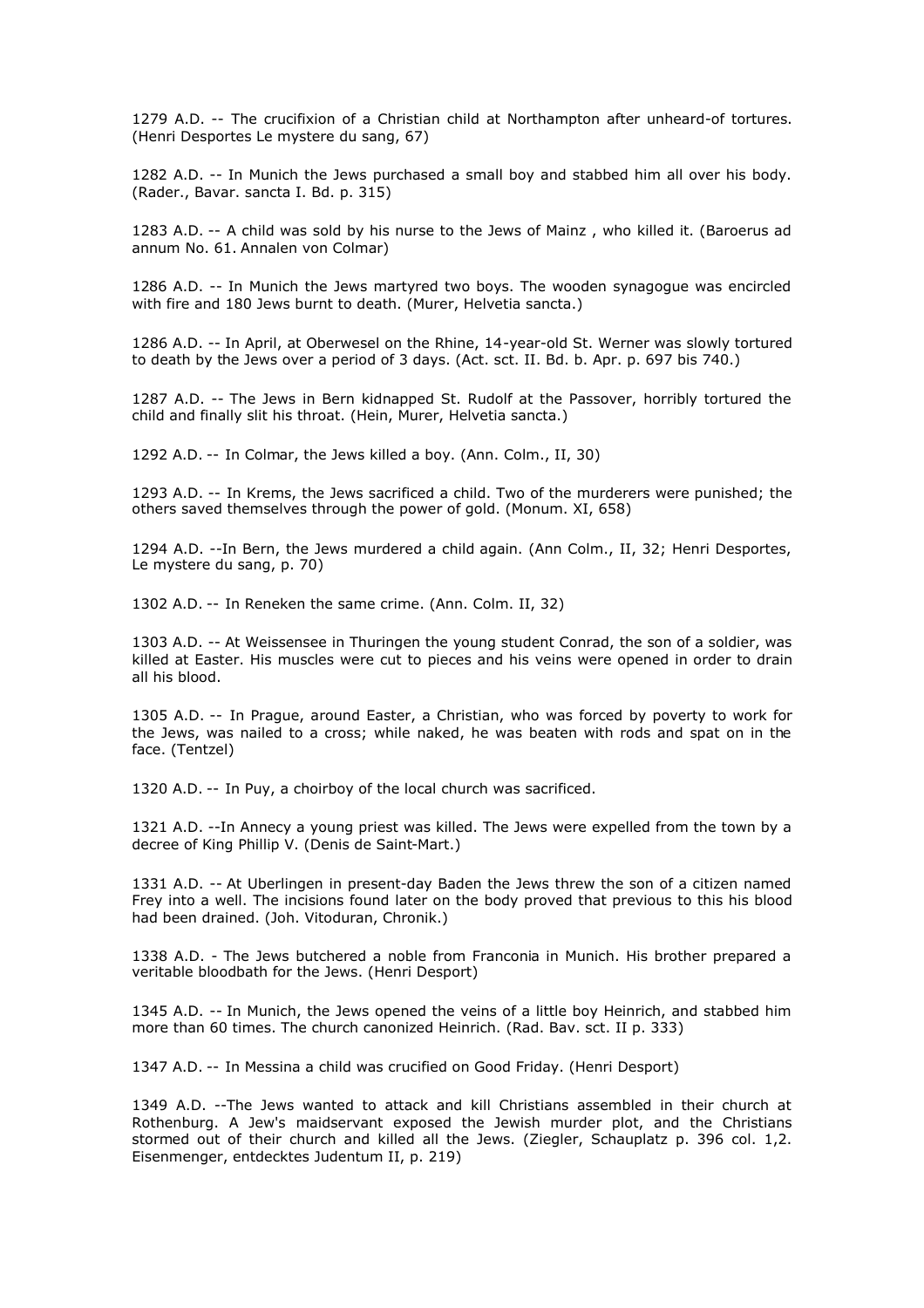1350 A.D. --The boy Johannes, a student of the monastic school of St. Sigbert in Cologne, drew his last breath after being stabbed by local Jews. (Acta sancta., aus den Kirchenakten v. Koln.)

1380 A.D. -- At Hagenbach in Swabia several Jews were surprised while butchering a Christian child. (Martin Crusius, Yearbook of Swabia, Part III, Book V)

1401 A.D. --At Diessenhofen in Switzerland (near Schaffhausen), 4-year-old Conrad Lory was murdered. His blood was said to have been sold by the groom Johann Zahn for 3 florins to the Jew Michael Vitelman. (Acta sancta.)

1407 A.D. --The Jews were expelled from Switzerland because of a similar crime in the same region. (ibid.)

1410 A.D. -- In Thuringia the Jews were driven out because of ritual murder that was discovered. (Boll. II, April 838. Baronius 31)

1429 A.D. -- At Ravensburg in Wurttemberg, Ludwig van Bruck, a Christian boy from Switzerland who was studying in the town and living among the Jews, was martyred by 3 Jews amid numerous tortures and sexual violations. This happened during a big Jewish festival (Passover) between Easter and Whitsun. (Baron. 31, Acta sancta. III. Bd. des April p. 978)

1440 A.D. -- A Jewish doctor in Pavia, Simon of Ancona, beheaded a four- year-old child which was stolen and brought to him by a degenerate Christian. The crime became notorious when a dog jumped out of a window into the street with the child's head. The murderer escaped. (Alphonsus Spina, de bello Judæorum lib. III. confid. 7.)

1452 A.D. -- In Savona, several Jews killed a 2-year-old Christian child. They pierced his whole body and collected the blood in the vessel they used for the circumcision of their children. the Jews dripped small pieces of sliced fruit into the blood and enjoyed a meal of them. (Alphonsus Spina, de bello Judæorum lib. III, confid. 7.)

1453 A.D. -- In Breslau, the Jews stole a child, fattened him and put him in a barrel lined with nails, which they rolled back and forth in order to draw the child's blood. (Henri Desportes, Le mystere du sang, 75)

1454 A.D. -- On the estates of Louis of Almanza in Castile, two Jews killed a Christian boy. They tore out his heart and burned it; threw the ashes into wine which they drank with their co-religionists. By spending considerable sums they succeeded in delaying the trial, since two of the three lawyers were of Jewish descent. Thereafter the Jews were banished from Spain. (Alphonsus Spina, de bello Judæorum)

1462 A.D. -- In a birchwood at Rinn near Innsbruck the boy Andreas Oxner was sold to the Jews and sacrificed. The church canonized him. A chapel called "Zum Judenstein" ('To the Jews' Rock') was built. (Acta sancta., III. July Vol I. 472)

1468 A.D. -- At Sepulveda, in Old Castile, the Jews crucified a Christian woman on Good Friday upon the order of the Rabbi Solomon Pecho. (Did. de Colm. Gesch. v. Seg.)

1470 A.D. --In Baden the Jews were convicted of the murder of a Christian child. (Tho. Patr. Barbar.)

1475 A.D. -- In Trent on March 23rd (Maundy Thursday) before Passover, the Jews sacrificed a 29-month-old baby, St. Simon.

1476 A.D. -- The Jews in Regensburg murdered six children. The judge, in the underground vault of a Jew named Josfol, found the remains of the murdered victims as well as a stone bowl speckled with blood on a kind of altar. (Raderus Bavaria sancta Band III, 174)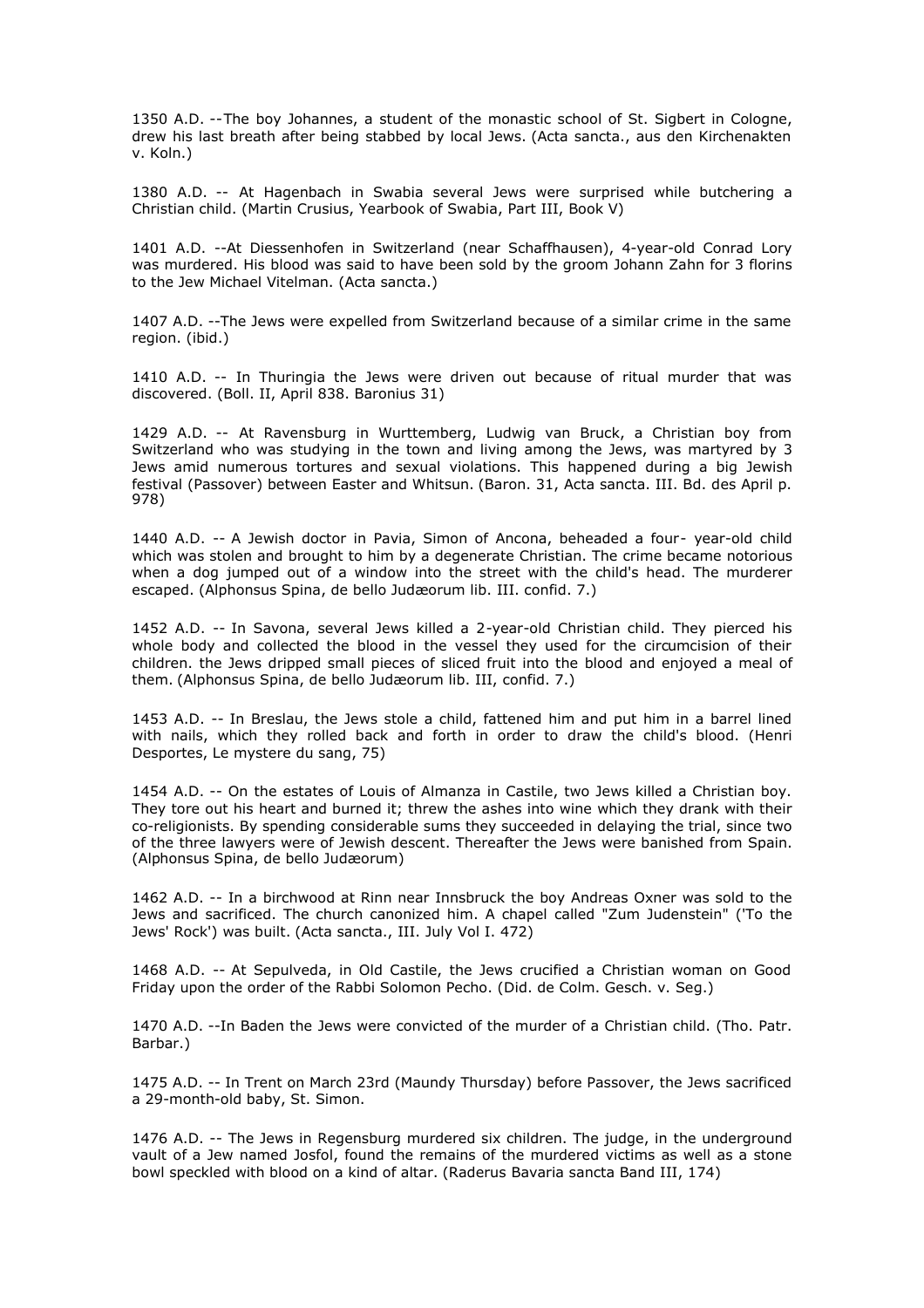1480 A.D. -- In Treviso, a crime similar to the one in Trent was committed: the murder of the canonized Sebastiano of Porto-Buffole from Bergamo. The Jews drained his blood. (H. Desportes, Le mystere du sang 80)

1480 A.D. -- At Motta in Venice the Jews killed a child at Easter. (Acta sancta I. Bd d. April 3)

1485 A.D. -- In Vecenza, the Jews butchered St. Laurentius. (Pope Benedict XIV Bull. Beatus Andreas)

1490 A.D. -- At Guardia, near Toledo, the Jews crucified a child. (Acta sancta I. Bd. d. April 3)

1494 A.D. -- At Tyrnau in Hungary, 12 Jews seized a Christian boy, opened his veins, and carefully collected his blood. They drank some of it and preserved the rest for their coreligionists. (Banfin Fasti, ungar. br. III. Dec. 5)

1503 A.D. -- In Langendenzlingen a father handed his 4-year-old child over to two Jews from Waldkirchen in Baden for 10 florins under the condition that he would be returned alive after a small amount of blood had been drained. However, they drained so much blood from the child that it died. (Acta sancta. II Bd. des April p. 839: Dr. Joh. Eck, Judebbuchlien)

1505 A.D. -- A crime, similar to the one in Langendenzlingen in 1503, was attempted at Budweis in Bohemia. (Henri Desportes, Le mystere du sang. 81)

1509 A.D -- Several Jews profaned the host brought from a sanctuary dealer and murdered several Christian children. (Cluverius, Epitome hist. etc. p. 579)

1509 A.D. --The Jews in Bosingen (Hungary) kidnapped the child of a wheelwright, dragged him to the cellar, tortured him horribly, opened all his veins and sucked out the blood with quills. Afterwards they threw his body in a hedge, which the Jews admitted after repeated denials. (Ziegler Schonplatz p. 588, col. 1,2)

1510 A.D. -- In Berlin, the Jews Salomon, Jacob, Aaron, Levi Isaac, Rabbi Mosch and the butcher Jacob were accused of buying a three- or four-year-old Christian boy for 10 florins from a stranger, laying him on a table in a cellar, and puncturing him with needles in the large blood-rich veins until he was finally slaughtered by the butcher Jacob. An enormous trial began, and eventually a hundred Jews were locked in the Berlin prison. They partially admitted to having bought Christian children from strangers, stabbing them, draining their blood, and drinking the blood in case of illness or preserving it with tomatoes, ginger, and honey. No fewer than 41 of the accused Jews were sentenced to death-by-burning after their confession. All the other Jews were banished from the Mark of Brandenburg. (Richard Mun: 'The Jews in Berlin')

1520 A.D. -- The Jews in Hungary repeated the crime of 1494 by murdering a Christian child in Tyrnau and Biring, and draining its blood. (Acta sancta II. Bd. d. April p. 839)

1525 A.D. -- A ritual murder in Budapest caused a widespread anti-Semitic movement among the population. In this year the Jews were expelled from Hungary (Henry Desportes, Le mystere du sang 81)

1540 A.D. -- At Sappenfeld in Bavaria, 4-year-old michael Pisenharter was kidnapped from his father before Easter and taken to Titting (North of Ingolstadt), where he suffered the most horrible tortures for three days, his veins were opened and his blood drained. The corpse showed signs of a crucifixion. The blood was found in Posingen. (Raderus, Bavaria sancta. III. Bd. 176f)

1547 A.D. -- At Rava in Poland 2 Jews stole a tailor's boy named Michael and crucified him. (Acta sancta II. Bd. April p. 839)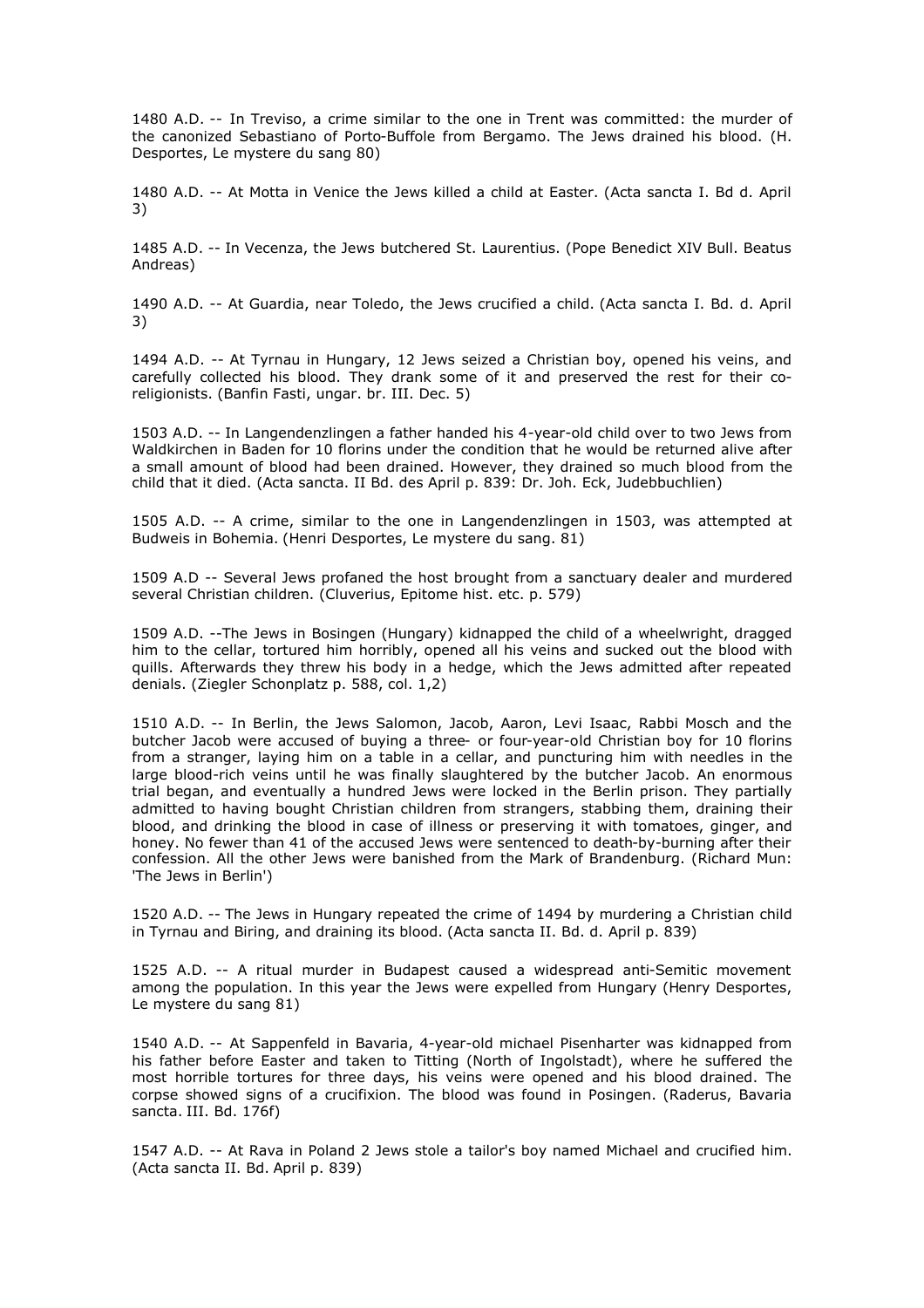1569 A.D. --In Vitov (Poland) Johann, the 2-year-old son of the widow Kozmianina, was savagely murdered by Jacob, a Jew of Leipzig. (Acta sancta ebenda.)

1571 A.D. -- M.A. Bradaginus was butchered by the Jews. (Seb. Munster, Cosmographia)

1571 A.D. -- Joachim II, Elector of Brandenburg, was poisoned by a Jew with whom he had a trusting association. (Scheidanus X. Buch. seiner Hist. pag. 60)

1573 A.D. -- In Berlin a child who had been purchased from a beggar was tortured to death by a Jew. (Sartorious p. 53)

1574 A.D. -- At Punia in Latvia, the Jew Joachim Smierlowitz killed a 7- year-old girl called Elizabeth shortly before Passover. An inscription and a painting in the Chapel of the Holy Cross at Wilna proves that the child's blood was mixed with flour which was used in the preparation of Easter cakes. At about this time a Christian boy in Zglobice was stolen and taken to Tarnow, where another Christian boy was found in the hands of the Jews under suspicious circumstances: both were freed in time. (Act. sancta II. Bd. d. April p. 839)

1575 A.D. --The Jews killed a child, Michael of Jacobi. (Desportes) 1586 A.D. --In a series of cases Christian children were snatched away from their parents and killed; by breaking down these crimes, Rupert traced them back to the Jews. (Brouver Trier'schen Ann. v. J. 1856)

1592 A.D. -- At Wilna, a 7-year-old Christian boy, Simon, was horribly tortured to death by the Jews. More than 170 wounds, made by knives and scissors, were found on his body, besides the numerous cuts under his finger- and toe-nails. (Acta sancta III. Bd. des Juli)

1595 A.D. -- At Costyn in Posen a child was tortured to death by the Jews. (Acta sancta 389)

1597 A.D. -- In Szydlov the blood of a child was used in the consecration of a new synagogue. They eyelids, neck, veins, limbs, and even the sexual organs of the child showed countless punctures. (Acta sancta, II Bd. des April)

1598 A.D. -- In the village of Wodznick, in the Polish province of Podolia, the 4-year-old Roman Catholic son of a farmer was stolen by two young Jews and butchered four days before the Jewish Passover by the most horrible tortures in which the most respected Jews of the community took part. (Acta sancta, II Band des April 835)

1650 A.D. -- At Kaaden in Steiermark, 5½-year-old Mathias Tillich was butchered by a Jew on March 11th. (Tentzel)

1655 A.D. -- At Tunguch in Lower Germany the Jews murdered a Christian child for their Easter celebration. (Tentzel, monatl. Unterred. v. Juli 1693 p. 553)

1665 A.D. --In Vienna the Jews butchered a woman on the 12th of May in the most dreadful way. The corpse was found in a pond in a sack weighted with stones. It was completely covered with wounds, decapitated and the legs were cut off below the knees. (H.A. von Ziegler, Tagl. Schaupl. p. 553)

1669 A.D. -- On the way from Metz to Boulay, near the village of Glatigny, on Sept. 22nd, a 3-year-old child was stolen from his mother by the Jew Raphael Levy. He was horribly butchered. His body was found viciously mutilated. The murderer was burned alive on Jan. 17th in 1670. (Abrege du proces fait aux Juifs de Metz, ebd. 1670)

1675 A.D. -- At Miess in Bohemia a 4-year-old Christian child was murdered by the Jews on March 12th. (Acta sancta II. Bd. des April)

1684 A.D. -- In the village of Grodno, Minsk government in Russia, the Jew Schulka stole the 6-year-old Christian boy Gabriel and carried him to Bialystock where, in the presence of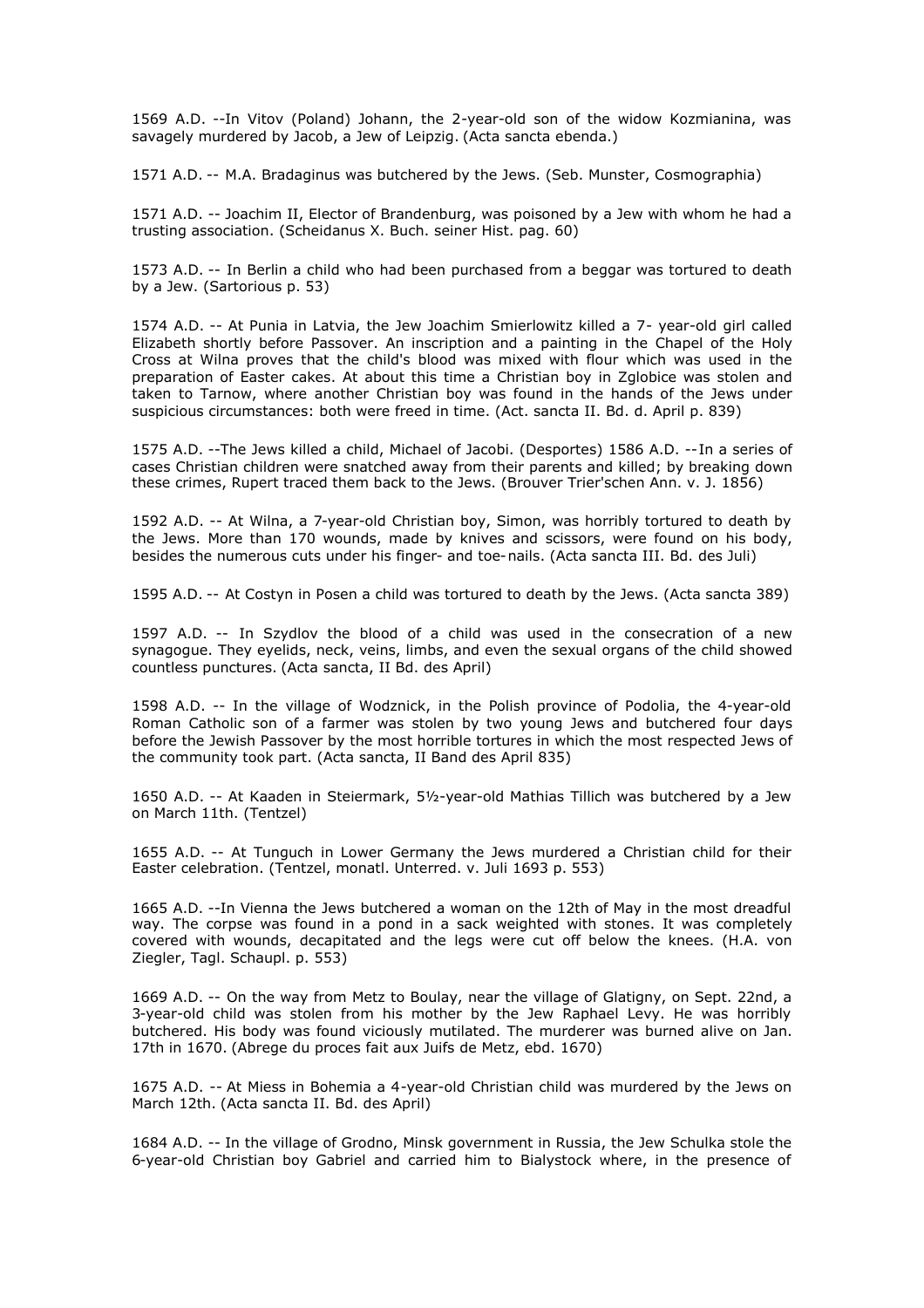several Jews, he was tortured to death and his blood drained. (Records of the magistrate at Zabludvo)

1753 A.D. -- On Good Friday, the 20th of April, in a village near Kiev (Russia), the 3½-yearold son of the nobleman Studzinski was kidnapped by the Jews, hidden in a tavern until the end of the Sabbath, and then monstrously sacrificed with the help of the Rabbi Schmaja. The blood was poured into several bottles. (Criminal Register of the City Court of Kiev)

1764 A.D. --The 10-year-old son of Johann Balla, who had disappeared on the 19th of June from Orkul (Hungary), was found in a neighboring wood covered with many wounds. (Tisza-Eslar, von einem ungarischen Ubgeordneten 108)

1791 A.D. -- On the 21st of February, the corpse of 13-year-old Andreas Takals, who lived with a Jew named Abraham, was found outside a village near Tasnad (Siebenburgen). The blood had been drained from him by severing his jugular vein. (Ger.-Akt i.d. Archiv. v. Zilah.)

1791 A.D. -- At the same time two blood murders were reported at Holleschau (Moravia) and at Woplawicz in the District of Duplin. (Tisza-Eslar, v.e. ungar. Abgeord.)

1791 A.D. -- During the reign of Sultan Selim III, the Jews in Pera killed a young Greek by hanging him from a tree by his legs. (Henri Desportes)

1803 A.D. -- On March 10th, the 72-year-old Jew Hirsch from Sugenheim seized a 2-year-old child between Ullstadt and Lengenfeld in Buchof near Nuremberg. Several days later the Jew denied having been in Buchhof at all on March 10th. The father of the child, who wanted to prove the contrary with witnesses, was rebuffed in court with threats and insults. On the 12th day the child was found dead, his tongue sliced and his mouth full of blood. The Jews besieged the district governor of Newstadt at that time until the matter turned out to their satisfaction. The father was forced under threats to sign a protocol, to which it attested that the child, still warm when he was found, had frozen to death. (Friedr. Oertel, "Was glauben die Juden?" Bamberg, 1823)

1804 A.D. -- In Grafenberg near Nuremberg a 2 to 3-year-old boy was kidnapped by an old Jew from Ermreuth by the name of Bausoh. Soldiers hurried to prevent the crime after hearing the child's scream. (Dr. J. W. Chillany)

1810 A.D. -- Among the records of the Damascus trial a letter exists from John Barker, exconsul of Aleppo, which speaks of a poor Christian who suddenly disappeared from Aleppo. The Hebrew Raphael of Ancona was charged with having butchered her and draining all of her blood. (A. Laurent. Affaires de Syrie)

1812 A.D. --On the island Corfu in October three Jews who had strangled a child were condemned to death. Some time later, the child of a Greek, called Riga, was stolen and killed by the Jews. (Achille Laurent, Affaires de Syrie)

1817 A.D. -- The Indictment of the murder committed in this year against the little girl Marianna Adamoviez, was quashed due to a lapse of time.

1823 A.D. -- On the 22nd of April, at Velisch in the Russian government of Vitebsk, the 3½ year-old son of the invalid Jemelian Ivanov was stolen, tortured to death, and his blood drained. Despite a great deal of statements by witnesses charging the Jews, the trial was suddenly stopped. (Pavlikovsky, ebenda.)

1824 A.D. -- In Beirut the interpreter Fatch-allah-Seyegh was murdered by his Jewish landlord, as the investigation established, for ritual purposes.

1826 A.D. -- In Warsaw a murdered 5-year-old boy was found whose body had more than a hundred wounds showing that his blood had been drained. The whole of Warsaw was in a state of insurrection; everywhere the Jews protested their innocence without having been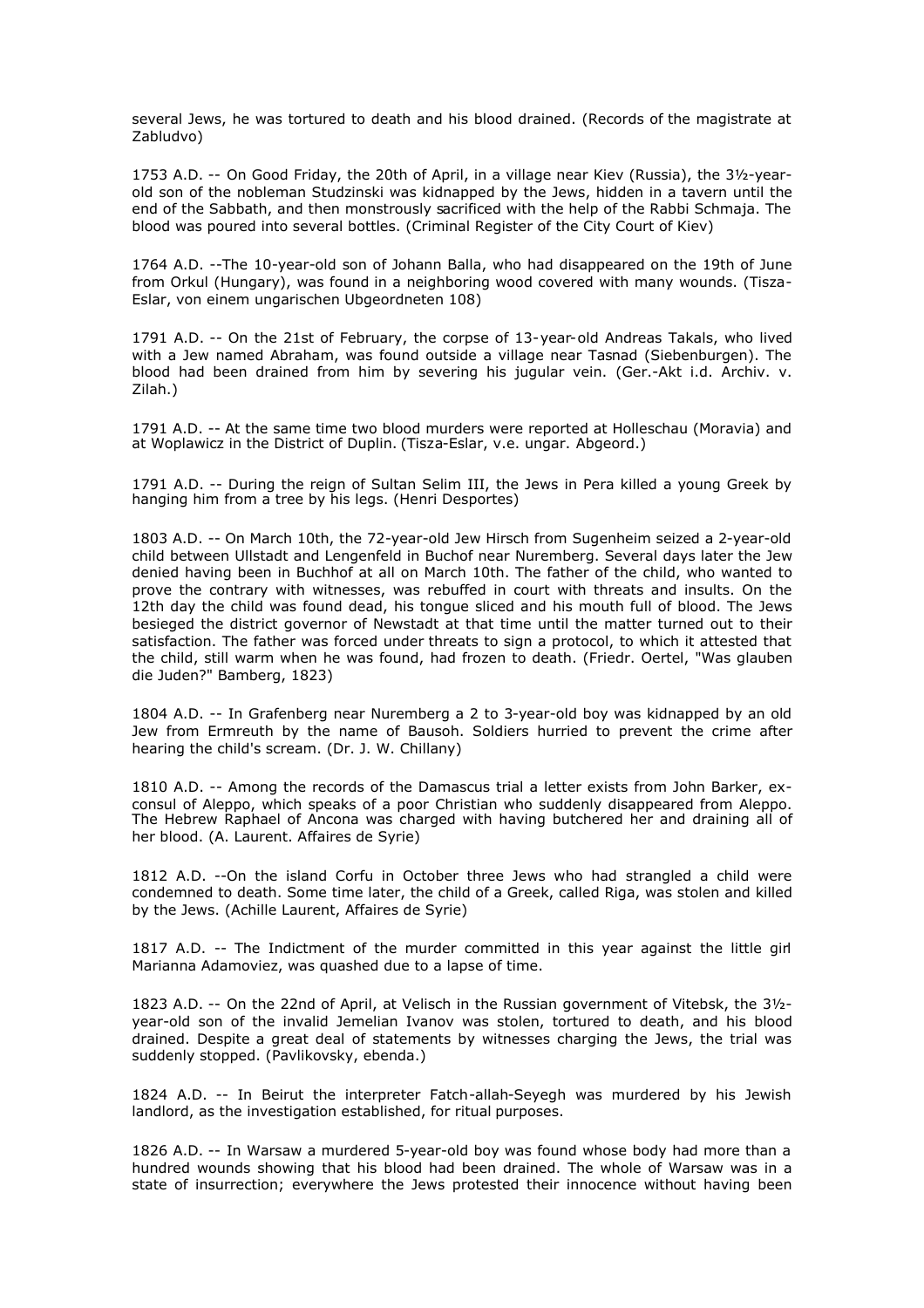accused. The depositions made to the courts, together with the medical evidence, were removed from the documents. (Pavlikovski, wie oben p. 282)

1827 A.D. -- At Vilna in Russia the stabbed corpse of a farmer's child, Ossib Petrovicz, was found. According to the testimony of the 16-year-old shepherd Zulovski, he was kidnapped by the Jews. (Nach einer Mitteilung des gouvernement Vilna.)

1829 A.D. -- In Turin the wife of the merchant Antoine Gervalon was kidnapped from her husband. In the cellar she was prepared for her sacrifice by two rabbis. With her last bit of strength she answered her husband who was going through the Jewish quarter with several soldiers, calling her name aloud. Thus, she was freed. However, the Jews managed to hush up the incident with money. (Auszug aus einem Briefe des Barons von Kalte )

1831 A.D. -- Killing of the daughter of a corporal of the Guard in St. Petersburg. Four judges recognized it as a blood murder, while a fifth doubted it. (Desportes)

1834 A.D. -- According to the Testimony of Jewess Ben Nound who converted to Christianity, an old Gentile man in Tripoli was tied up by 4 or 5 Jews and hanged from an orange tree by his toes. At the moment when the old man was close to death the Jews cut his throat with a butcher knife and let the body hang until all the blood had been collected into a bowl. (Henri Desportes, Le mystere du sang. 91)

1839 A.D. -- On the Island of Rhodes, and 8-year-old merchant's boy, who was delivering eggs to some Jews, did not return. Jewish money power took effect, and the court proceedings were delayed and finally suppressed. (Henri Desportes, Le mystere du sang. 92)

1839 A.D. -- In Damascus the customs office discovered a Jew carrying a bottle of blood. The Jew offered 10,000 piastres in order to hush up the affair. (cf. Prozess bei A. Laurent, op. cit. S. 301)

1843 A.D. -- Murders of Christian children by the Jews on Rhodes, Corfu and elsewhere. (Famont L'Egypte sous Mehemet Ali, Paris, 1843)

1875 A.D. -- At Zboro, in the county of Saros in Hungary, several Jews attacked the 16-yearold servant girl Anna Zampa in the house of her master, Horowitz. The knife was already raised above her when a coachman accidentally intervened, thus saving her. The court President, Bartholomaus Winkler, who was in debt to the Jews, was afraid to bring the criminals to justice.

1877 A.D. -- In the village of Szalaacs, in the country of Bihar (Hungary), Josef Klee's 6 year-old niece, Theresia Szaabo, and his 9-year-old nephew, Peter Szaabo, were murdered by the Jews. However, a Jewish doctor held the inquest, who declared the children were not murdered, thus ending the affair. (M. Onody, ebenda.)

1879 A.D. -- In Budapest, before the Purim feast, a young servant girl in the Jewish Quarter was put to sleep with a drink. 24 hours after the feast, she woke up so weak she could hardly walk. On her right forearm, her left thigh, and her body below the navel she discovered red circular wounds like spots of blood, with small openings in the center. Blood had been drained from her. (M. Onody, ebenda.)

1879 A.D. -- At Kutais in the Caucasus, 4 Jewish image sellers killed a 6- year-old girl. Between her fingers had been cut with a knife; on her legs, a little above the calf, horizontal incisions had been made, and there was not one drop of blood in her veins. With the aid of the powerful Jews of Russia the guilty ones escaped punishment. (Univers.)

1881 A.D. --At Kaschau in Hungary the daughter of a certain Josef Koczis disappeared. Two weeks later the body was found in a well completely emptied of blood. (M. Onody, Tisza-Eszlar)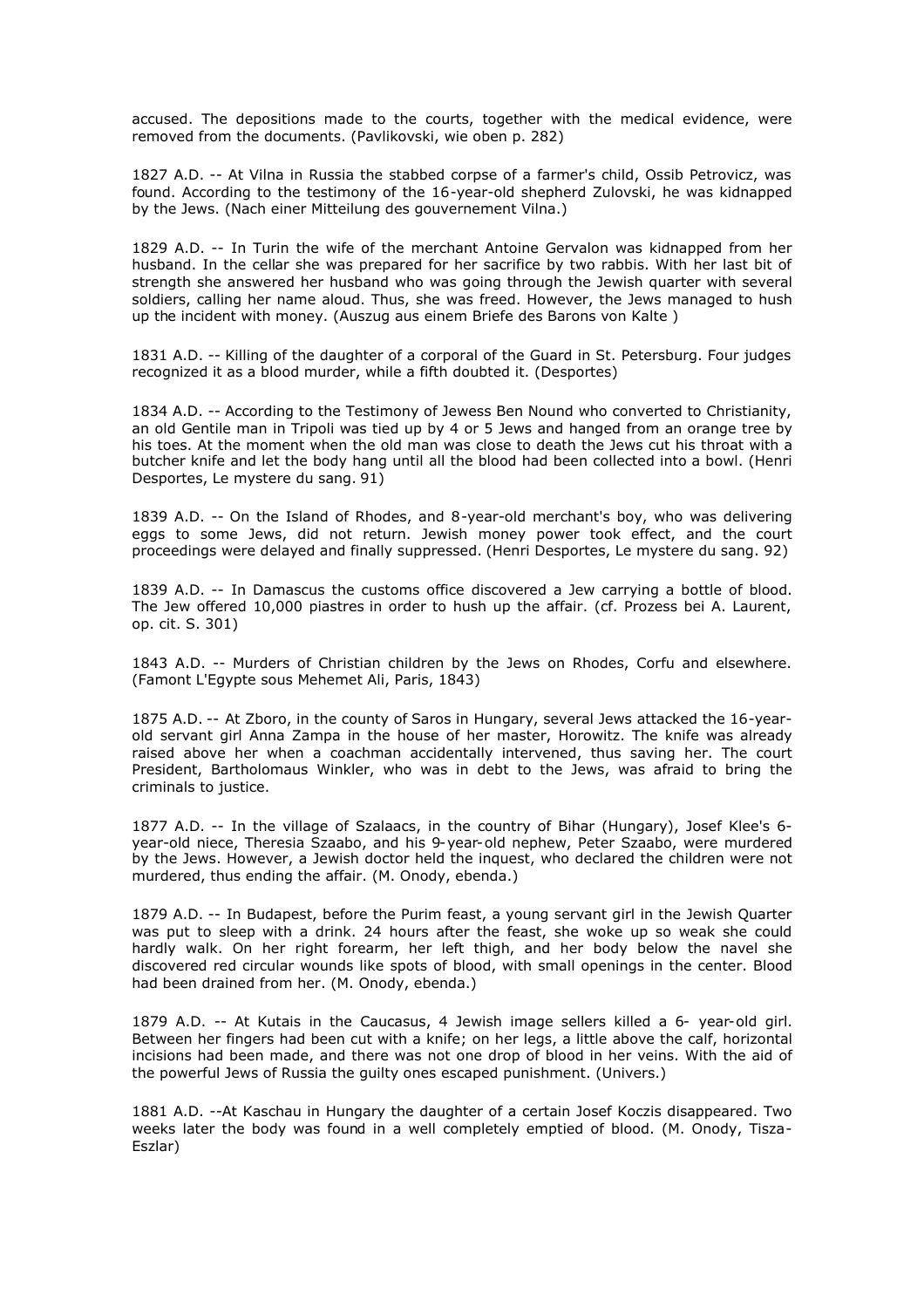1881 A.D. -- In Steinamanger the 8-year-old granddaughter of a coachman who worked for the Jews disappeared. (M. Onody, evenda.)

1881 A.D. -- In Alexandria the Jews again killed a Christian child called Evangelio Fornoraki. The parents of the strangled child, discovered on the sea- shore, allowed a post-mortem examination which lasted several days and was the cause of riots against the Jews. The Baruch family, prime suspects in the murder, were arrested, but later released. (Civita cattolica, von des. 1881)

1881 A.D. -- In the Galician town of Lutscha, the Polish maid servant Franziska Muich, who worked for the Jewish tavern-keeper Moses Ritter, and had been raped by him, was murdered by Moses and his wife, Gittel Ritter, according to the testimony of the farmer Mariell Stochlinski. (Otto Glogau, der Kulturk. Heft. 128. 15. Febr. 1886)

1882 A.D. -- At Tisza-Eszlar, shortly before the Jewish Passover, the 14- year-old Christian girl Esther Solymosi disappeared. Since the girl was last seen nearby the synagogue, suspicion was directed immediately on the Jews. The two sons of the temple-servant Josef Scharf, 5-year-old Samuel and the 14-year- old Moritz, accused their father and stated that Esther was led into the Temple and butchered there. The corpse of the girl was never found.

1882 A.D. -- At Galata, the ghetto of Constantinople, a child was enticed into a Jewish house where more than 20 people saw her go in. On the following day a corpse was found in the Golden Horn causing a great agitation among the Christian and Moslem population.

1882 A.D. -- A short time later another very similar case transpired in Galata. Serious, a distinguished lawyer of the Greek community, sent a petition to the representatives of all the Christian European powers at Constantinople so that justice might be done: but the Jews bribed the Turkish police, who allowed certain documents in the case to disappear. Bribed doctors declared the mother of the kidnapped and murdered child to be mentally deranged.

1883 A.D. -- Once more a ritual murder occurred in Galata. The police, bribed with Jewish money, prevented an investigation. The newspaper Der Stamboul, which strongly spoke out against the guilty ones, was suppressed. This suppression cost the Jews 140,000 francs.

1884 A.D. -- At Sturz (West Prussia) the dismembered body of 14-year-old Onophrius Cybulla was found one January morning under a bridge. According to the doctor's opinion, the dismemberments showed great expertise and dexterity in the use of the knife. Although the murdered boy had been strong and plethoric, the dead body was completely bloodless. Immediately suspicion fell on various Jews, and during the investigation some very troublesome facts emerged. These, however, were not considered sufficient and the arrested Jews were released. (Otto Glagau, der Kulturki, Heft 119. 15. Mai 1885)

1885 A.D. -- At Mit-Kamar in Egypt a young Copt was butchered for the Easter celebrations.

1888 A.D. -- At Breslau in July, a crime was committed by Max Bernstein, a 24-year-old Rabbinical candidate at the Talmudic college, against a 7-year-old boy, Severin Hacke, whom Bernstein had enticed into his room. Bernstein withdrew blood from the boy's sex organ. After the judge's verdict Bernstein confessed: "The Bible and the Talmud teach that the gravest of sins can only be atoned for through innocent blood." Therefore, he had withdrawn blood from the boy. The Jews recognized the danger and declared Bernstein to be a 'religious maniac.'

1891 A.D. -- Murder of a boy at Xanten, on the Rhine. The 5-year-old robust boy of the Catholic cabinet-maker, Hegemann, was found in the evening at 6 o'clock on June 29th, by the maid Dora Moll, in the cow shed of the town councilor Kuppers, with his legs spread apart, laying on his side with a circular formed ritual cut, carried out by a skilled hand, and bled white. The boy was already missed at 10:30 in the morning. He was seen by 3 witnesses being pulled into the house of the Jewish butcher Buschoff.